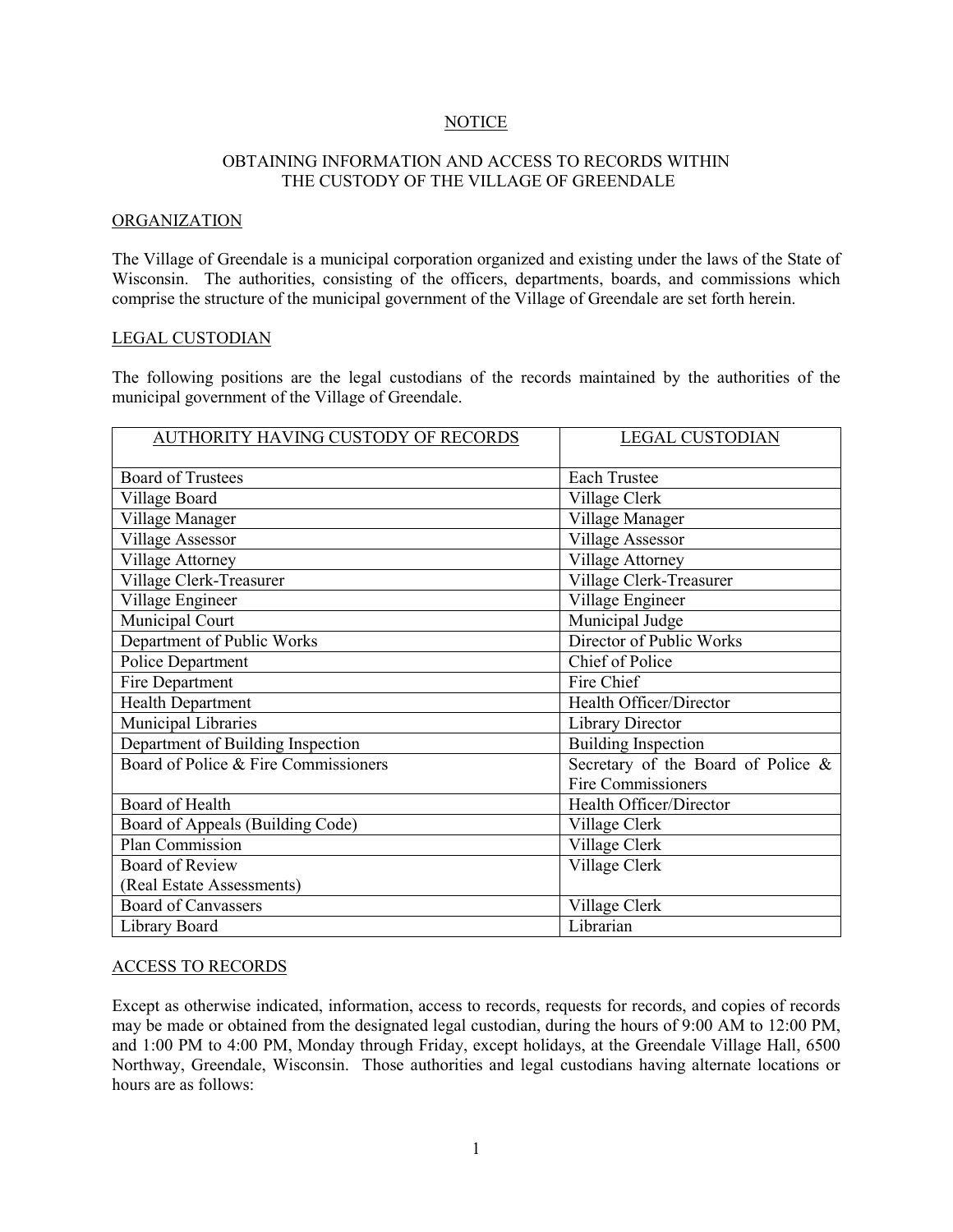| Police Department / Chief of Police         | 9:00 AM to 12:00 PM   |
|---------------------------------------------|-----------------------|
| 6600 Schoolway                              | 1:00 PM to 4:00 PM    |
| Greendale, WI 53129                         |                       |
| Fire Department / Fire Chief                | $9:00$ AM to 12:00 PM |
| 6200 West Loomis Road                       | 1:00 PM to 4:00 PM    |
| Greendale, WI 53129                         |                       |
| Municipal Library / Village Librarian       | 9:00 AM to 12:00 PM   |
| 5647 Broad Street                           | 1:00 PM to 4:00 PM    |
| Greendale, WI 53129                         |                       |
| Health Department / Health Officer/Director | 9:00 AM to 12:00 PM   |
| 5650 Parking Street                         | 1:00 PM to 4:00 PM    |
| Greendale, WI 53129                         |                       |

# INSPECTION AND COPYING OF RECORDS

- 1. Except as other wise provided by law, records may be inspected upon request.
- 2. The legal custodian may impose reasonable restrictions on the manner of access to original records which are irreplaceable or easily damaged.
- 3. In lieu of inspection, copies of records may be requested in writing or in person.

## FEES

The following fees, plus sales tax and postage, as applicable, shall be paid for reproduction or transcription of records:

| <b>RECORD</b>                          | <b>CHARGE</b>                      |
|----------------------------------------|------------------------------------|
|                                        |                                    |
| 1. Municipal Code Book                 | \$200.00 per volume                |
| 2. Certified Copy                      | \$3.00 plus basic copying charge   |
| 3. Real Estate Status Form             | \$25.00 per property               |
| 4. Poll List                           | \$25.00 or \$20.00 per 1000 labels |
| 5. Computer printout documents         | 25 cents per page                  |
| 6. Photographs                         | \$1.00 per print $(3 \times 5)$    |
|                                        | \$2.00 per print $(5 x 7)$         |
|                                        | \$4.00 per print (8 x 10)          |
| 7. Prints of engineer drawings / Plans | Cost of reproduction               |
| 8. Zoning Map                          | Small 50 cents; Large \$1.50       |
| 9. Oversized maps / Plans              | Cost of reproduction               |
| 10. CD's or DVD's                      | \$25.00                            |
| 11. Copies of all other documents      | 25 cents per page                  |

Total fees, which exceed \$5, shall be paid in advance. Greendale government authorities may provide copies of a record without charge or at a reduced charge where such action is determined to be in the public interest. Copies will be provided without charge to government authorities or other entities which provide a reciprocal service to the Village of Greendale.